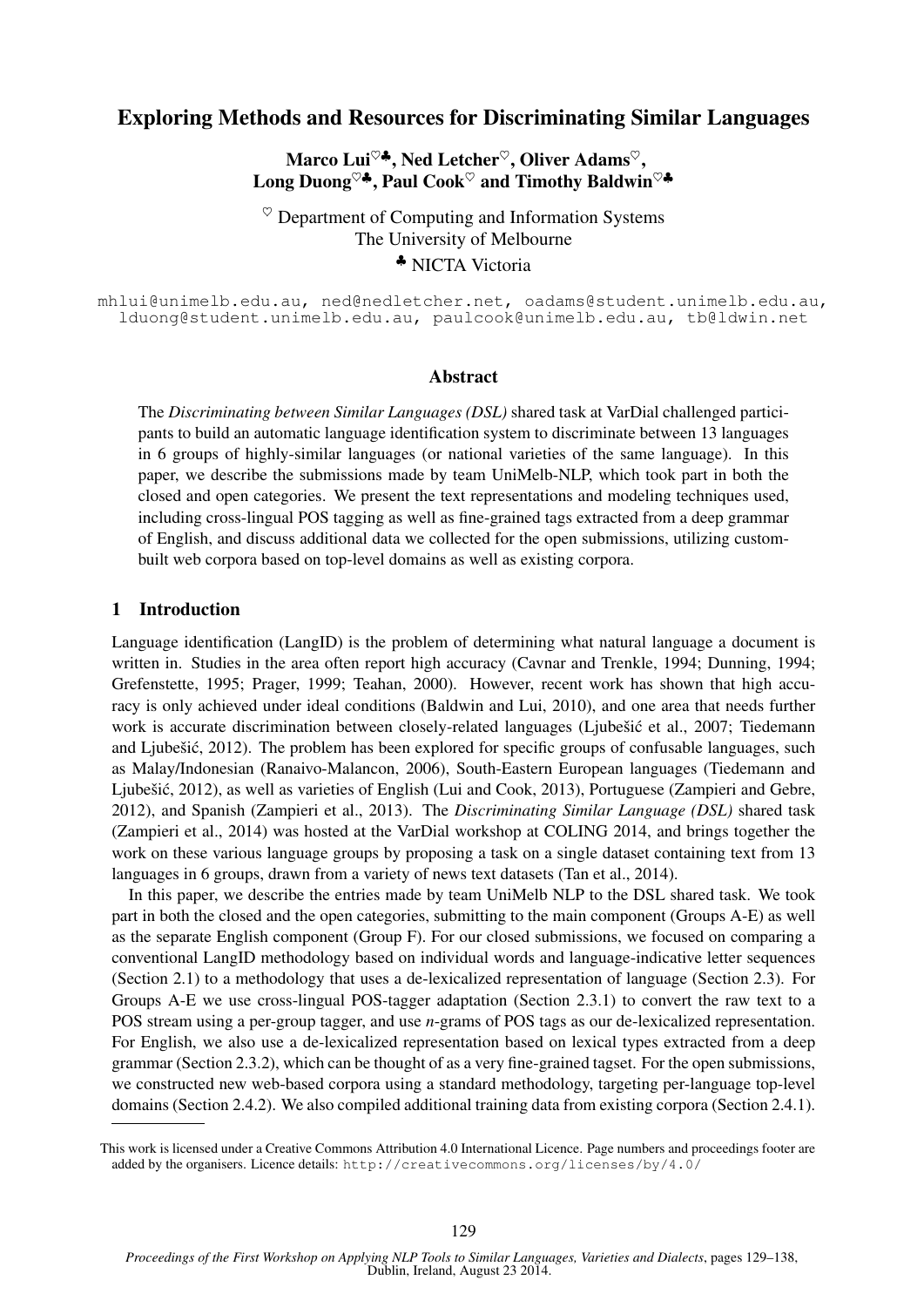### 2 Overview

Our main focus was to explore novel methods and sources of training data for discriminating similar languages. In this section, we describe techniques and text representations that we tested, as well as the external data sources that we used to build language identifiers for this task.

### 2.1 Language-Indicative Byte Sequences

Lui and Baldwin (2011) introduced the  $\mathcal{LD}$  feature set, a document representation for LangID that is robust to variation in languages across different sources of text. The  $\mathcal{LD}$  feature set can be thought of as language-indicative byte sequences, i.e. sequences of 1 to 4 bytes that have been selected to be strongly characteristic of a particular language or set of languages regardless of the text source. Lui and Baldwin (2012) present langid.py,<sup>1</sup> an off-the-shelf LangID system that utilizes the  $\mathcal{LD}$  feature set. In this work, we re-train langid.py using the training data provided by the shared task organizers, and use this as a baseline result representative of the state-of-the-art in LangID.

### 2.2 Hierarchical LangID

In LangID research to date, systems generally do not take into account any form of structure in the class space. In this shared task, languages are explicitly grouped into 6 disjoint groups. We make use of this structure by introducing a two-level LangID model. The first level implements a single grouplevel classifier, which takes an input sentence and identifies the language group (A–F) that the sentence is from. The output of this group-level classifier is used to select a corresponding per-group classifier, that is trained only on data for languages in the group. This per-group classifier is applied to the input sentence and the output thereof is the final label for the sentence.

### 2.3 De-Lexicalized Text Representation for DSL

One of the challenges in a machine learning approach to discriminating similar languages is to learn differences between languages that are truly representative of the distinction between varieties, rather than differences that are merely representative of peculiarities of the training data (Kilgarriff, 2001). One possible confounding factor is the topicality of the training data — if the data for each variety is drawn from different datasets, it is possible that a classifier will simply learn the topical differences between datasets. Diwersy et al. (2014) carried out a study of colligations in French varieties, where the variation in the grammatical function of noun lemmas was studied across French-language newspapers from six countries. In their initial analysis the found that the characteristic features of each country included the name of the country and other country-specific proper nouns, which resulted in near 100% classification accuracy but do not provide any insight into national varieties from a linguistic perspective.

One strategy that has been proposed to mitigate the effect of such topical differences is the use of a de-lexicalized text representation (Lui and Cook, 2013). The de-lexicalization is achieved through the use of a Part-Of-Speech tagger, which labels each word in a sentence according to its word class (such as Noun, Verb, Adjective etc). De-lexicalized text representations through POS tagging were first considered for native language identification (NLI), where they were used as a proxy for syntax in order to capture certain types of grammatical errors (Wong and Dras, 2009). Syntactic structure is known to vary across national dialects (Trudgill and Hannah, 2008), so Lui and Cook (2013) investigated POS plus function word *n*-grams as a proxy for syntactic structure, and used this representation to build classifiers to discriminate between Canadian, British and American English. They found that classifiers using such a representation achieved above-baseline results, indicating some systematic differences between varieties could be captured through the use of such a de-lexicalized representation. In this work, we explore this idea further — in particular, we examine (1) the applicability of de-lexicalized text representations to other languages using automatically-induced crosslingual POS taggers, and (2) the difference in accuracy for discriminating English varieties between representations based on a coarse-grained universal tagset (Section 2.3.1) as compared to a very fine-grained tagset used in deep parsing (Section 2.3.2).

<sup>1</sup>http://github.com/saffsd/langid.py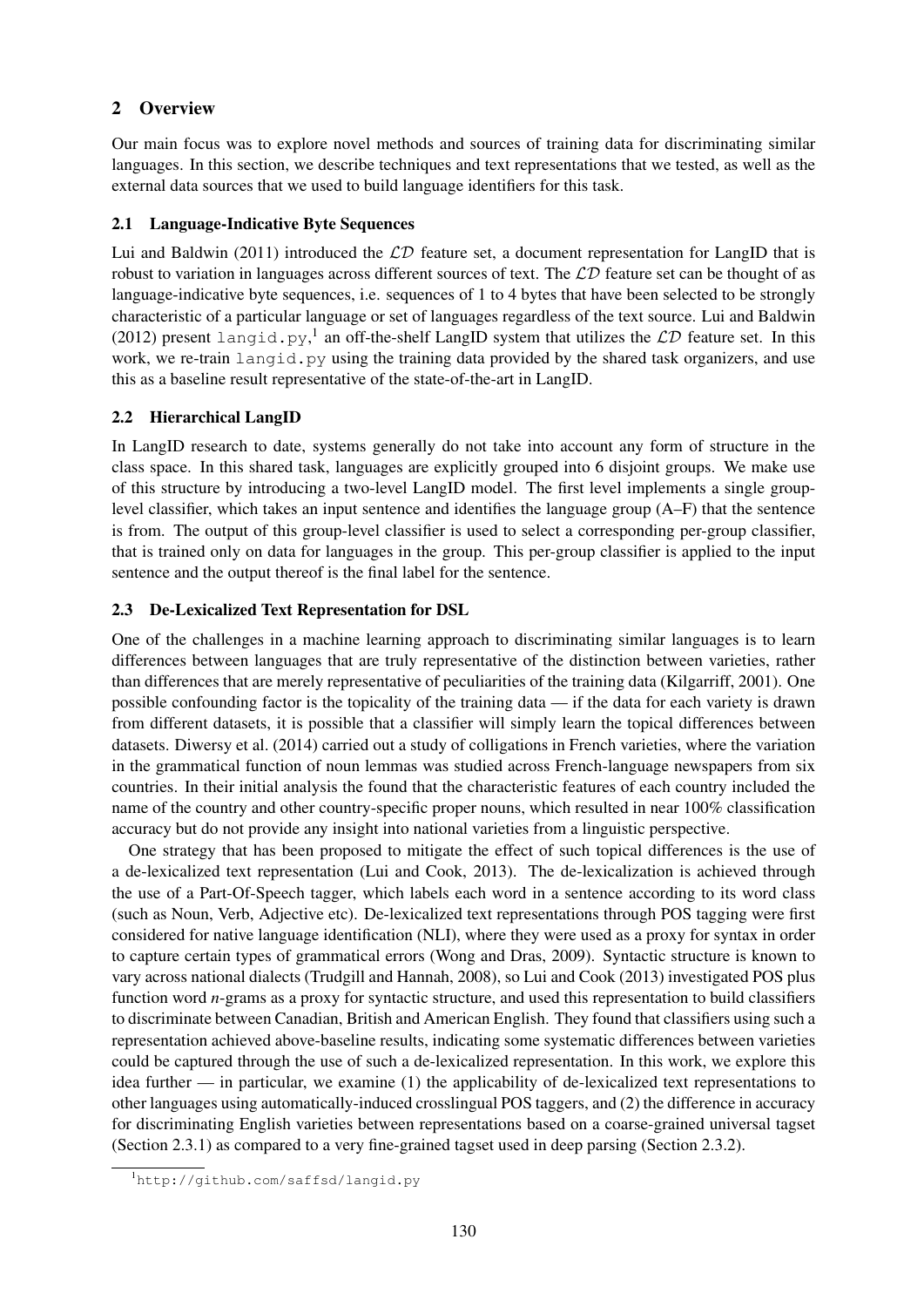|            | Sandy     | quit                                            | on              | Tuesday     |  | Sandv                   | quit           | Tuesday                |  |
|------------|-----------|-------------------------------------------------|-----------------|-------------|--|-------------------------|----------------|------------------------|--|
| UT         | NOUN VERB |                                                 | ADP             | <b>NOUN</b> |  |                         | NOUN VERB NOUN |                        |  |
| <b>LTT</b> |           | $n_{-}$ pn $v_{-}np*$ p_np_i-tmp $n_{-}$ -c-dow |                 |             |  |                         |                | n_-_pn v_np* n_-_c-dow |  |
|            |           |                                                 | British English |             |  | <b>American English</b> |                |                        |  |

Table 1: Example of tags assigned with coarse-grained Universal Tagset (UT) and fine-grained lexical type tagset (LTT).

#### 2.3.1 Crosslingual POS Tagging

A key issue in generating de-lexicalized text representations based on POS tags is the lack of availability of POS taggers for many languages. While some languages have some tools available for POS tagging (e.g. Treaties (Schmid, 1994) has parameter files for Spanish and Portuguese), the availability of POS taggers is far from universal. To address this problem for the purposes of discriminating similar languages, we draw on previous work in unsupervised cross-lingual POS tagging (Duong et al., 2013) to build a POS tagger for each group of languages, a method which we will refer to hereafter as "UMPOS".

UMPOS employs a 12-tag Universal Tagset introduced by Petrov et al. (2012), which consists of the tags *NOUN, VERB, ADJ* (adjective), *ADV* (adverb), *PRON* (pronoun), *DET* (determiner or article), *ADP* (preposition or postposition), *NUM* (numeral), *CONJ* (conjunction), *PRT* (particle), *PUNCT* (punctuation), and *X* (all other categories, e.g., foreign words or abbreviations). These twelve basic tags constitute a "universal" tagset in that they can be used to describe the morphosyntax of any language at a coarse level.

UMPOS generates POS taggers for new languages in an unsupervised fashion, by making use of parallel data and an existing POS tagger. The input for UMPOS is: (1) parallel data between the source and target languages; and (2) a supervised POS tagger for the source language. The output will be the tagger for the target language. The parallel data acts as a bridge to transfer POS annotation information from the source language to the target language.

The steps used in UMPOS are as follow. First, we collect parallel data which has English as the source language, drawing from Europarl (Koehn, 2005) and EUbookshop (Skadinš et al., 2014). UMPOS wordaligns the parallel data using the Giza++ alignment tool (Och and Ney, 2003). The English side is POStagged using the Stanford POS tagger (Toutanova et al., 2003), and the POS tags are then projected from English to the target language based solely on one-to-one mappings. Using the sentence alignment score, UMPOS ranks the "goodness" of projected sentences and builds a seed model for the target language on a subset of the parallel data. To further improve accuracy, UMPOS builds the final model by applying self-training with revision to the rest of the data as follows: (1) the parallel corpus data is divided into different blocks; (2) the first block is tagged using the seed model; (3) the block is revised based on alignment confidence; (4) a new tagger is trained on the first block and then used to tag the second block. This process continues until all blocks are tagged. In experiments on a set of 8 languages, Duong et al. (2013) report accuracy of 83.4%, which is state-of-the-art for unsupervised POS tagging.

#### 2.3.2 English Tagging Using ERG Lexical Types

Focusing specifically on language Group F — British English and American English — we leveraged linguistic information from the analyses produced by the English Resource Grammar (ERG: Flickinger (2002)), a broad-coverage, handcrafted grammar of English in the HPSG framework (Pollard and Sag, 1994) and developed within the DELPH-IN<sup>2</sup> research initiative. In particular, we extracted the lexical types assigned to tokens by the parser for the best analysis of each input string. In accordance with the heavily lexicalized nature of HPSG, lexical types are the primary means of distinguishing between different morphosyntactic contexts in which a given lexical entry can occur. They can be thought of as fine-grained POS tags, containing subcategorisation information in addition to part of speech information, and semantic information in cases that it directly impacts on morphosyntax. The version of the ERG we used (the "1212" release) has almost 1000 lexical types.

Table 1 illustrates an example of the type of syntactic variation that can be captured with the finer-

<sup>2</sup>http://www.delph-in.net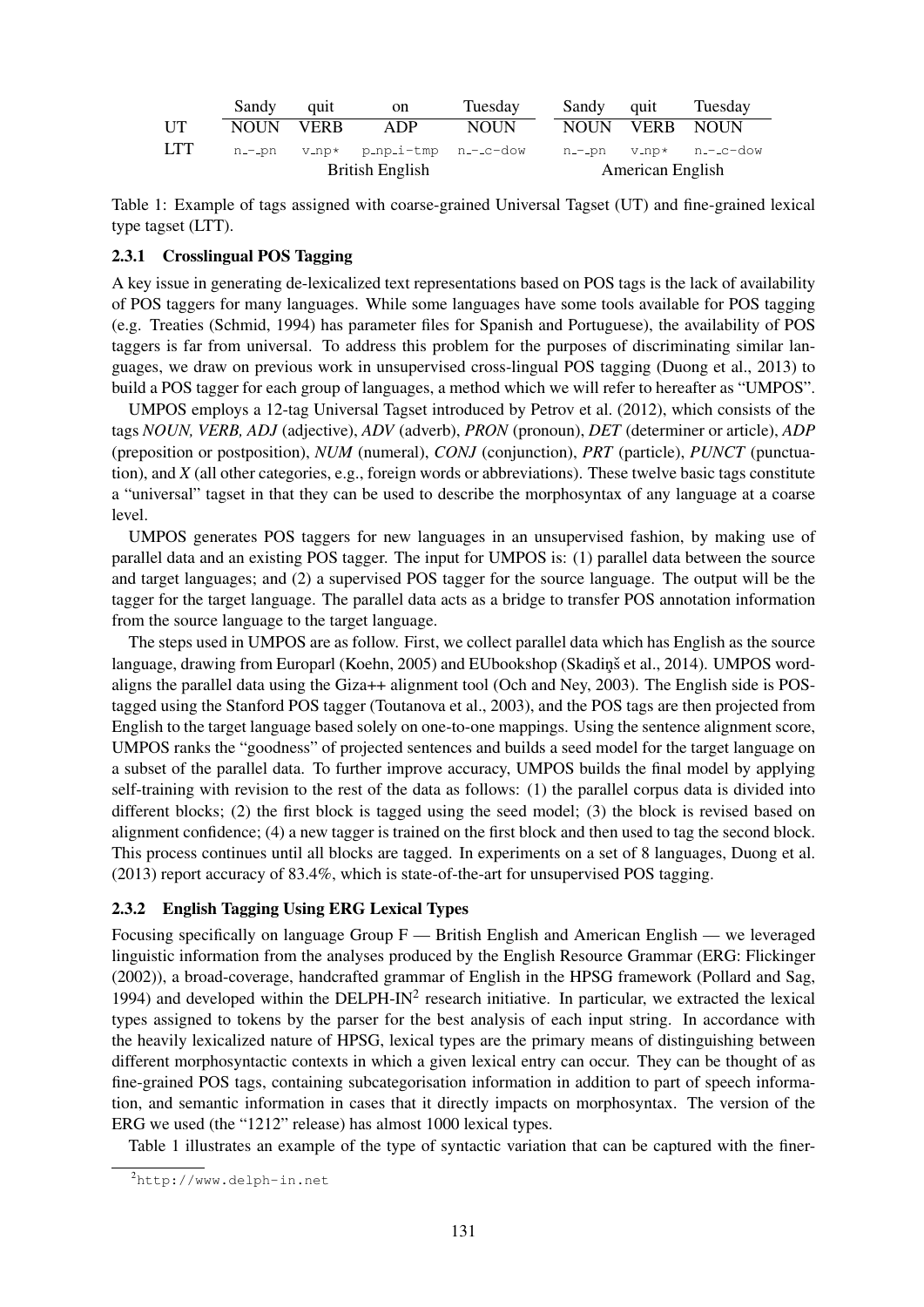| Group        |                             | Code     |                 | Web Corpora | <b>Existing Corpora</b> |         |  |
|--------------|-----------------------------|----------|-----------------|-------------|-------------------------|---------|--|
|              | Language                    |          | TLD             | # words     | # datasets              | # words |  |
| A            | <b>Bosnian</b>              | bs       | .ba             | 817383      | 4                       | 715602  |  |
| A            | Croatian                    | hr       | .hr             | 43307311    | 5                       | 1536623 |  |
| A            | <b>Serbian</b>              | sr       | .rs             | 1374787     | 4                       | 1204684 |  |
| B            | Indonesian                  | id       | .id             | 23812382    | 3                       | 564824  |  |
| B            | Malaysian                   | my       | .my             | 2596378     | 3                       | 535221  |  |
| C            | Czech                       | CZ       | .CZ             | 17103140    | 8                       | 2181486 |  |
| $\mathsf{C}$ | Slovakian                   | sk       | .sk             | 17253001    | 8                       | 2308083 |  |
| D            | <b>Brazilian Portuguese</b> | $pt$ -BR | .br             | 27369673    | 4                       | 860065  |  |
| D            | European Portuguese         | $pt-PT$  | .pt             | 22620401    | 8                       | 2860321 |  |
| Ε            | Argentine Spanish           | $es-AR$  | .ar             | 45913651    | $\overline{2}$          | 619500  |  |
| E            | Peninsular Spanish          | $es$ -ES | . <sub>es</sub> | 30965338    | 9                       | 3458462 |  |
| $\mathbf{F}$ | <b>British English</b>      | $en-GB$  | .uk             | 20375047    |                         | 523653  |  |
| F            | American English            | en-US    | .us             | 21298230    |                         | 527915  |  |

Table 2: Word count of training data used for open submissions.

grained lexical types, that would be missed with the coarse-grained universal tagset. In American English, both *Sandy resigned on Tuesday* and *Sandy resigned on Tuesday* are acceptable whereas British English does not permit the omission of the preposition before dates. In the coarse-grained tagset, the American English form results in a sequence VERB : NOUN, which is not particularly interesting as we expect this to occur in both English varieties, whereas the fine-grained lexical types allow us to capture the sequence v\_np \*\_ntr: n\_-\_c-dow (verb followed by count noun [day of week]), which we expect to see in American English but not in British English.

Since the ERG models a sharp notion of grammaticality, not all inputs receive an analysis — whether due to gaps in the coverage of the grammar or genuinely ungrammatical input. The ERG achieved a coverage of 86% over the training data across both British English and American English. Sentences which failed to parse were excluded from use as input into the classifier. However the inability to classify any sentence which we cannot parse is unsatisfactory. We solved this problem by generating lexical type features for sentences which failed to parse using the ERG-trained übertagger of Dridan (2013), which performs both tokenisation and supertagging of lexical types and improves parser efficiency by reducing ambiguity in the input lattice to the parser.

# 2.4 External Corpora

The DSL shared task invited two categories of participation: (1) Closed, using only training data provided by the organizers (Tan et al., 2014); and (2) Open, using any training data available to participants. To participate in the latter category, we sourced additional training data through: (1) collection of data relevant to this task from existing text corpora; and (2) automatic construction of web corpora. The information about the additional training data is shown in Table 2.

# 2.4.1 Existing Corpora

We collected training data from a number of existing corpora, as shown in Table 3. Many of the corpora that we used are part of OPUS (Tiedemann, 2012), which is a collection of sentence-aligned text corpora commonly used for research in machine translation. The exceptions are: (1) debian, which was constructed using translations of message strings from the Debian operating system,<sup>3</sup>; (2) BNC the British National Corpus (Burnard, 2000); (3) OANC — the open component of the Second Release of the American National Corpus (Ide and Macleod, 2001), and (4) Reuters Corpus Volume 2 (RCV2);<sup>4</sup> a corpus of news stories by local reporters in 13 languages. We sampled approximately 19000 sentences from each of the BNC and OANC, which we used as training data to generate ERG lextype features (Section 2.3.2) for British English (en-GB) and American English (en-US), respectively. From RCV2 we

<sup>3</sup>http://www.debian.org

<sup>4</sup>http://trec.nist.gov/data/reuters/reuters.html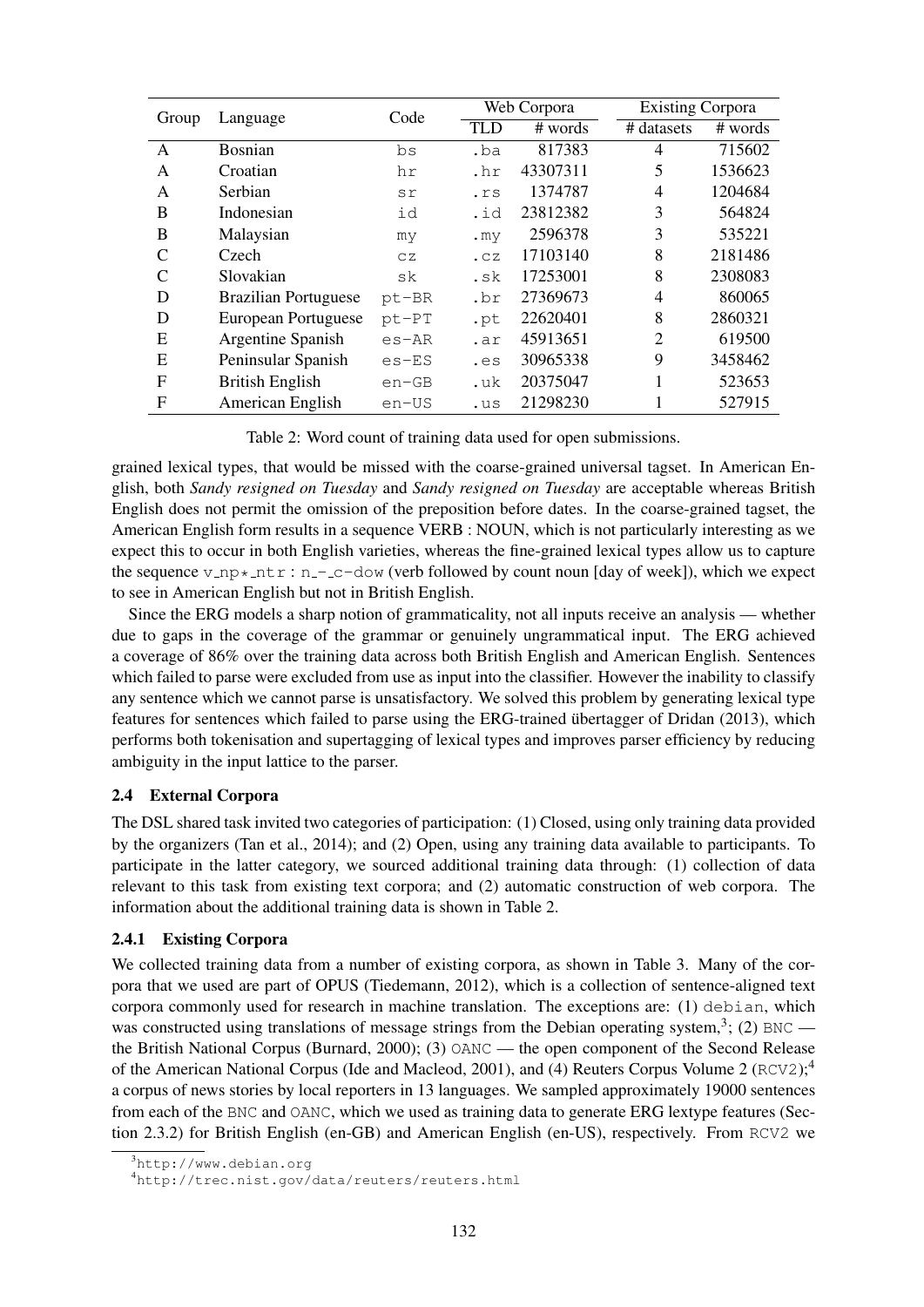|                  | bs | hr | sr           | pt-PT | pt-BR | id           | my | CZ | sk           | es-ES | es-AR | en-US | $en-GB$ |
|------------------|----|----|--------------|-------|-------|--------------|----|----|--------------|-------|-------|-------|---------|
| <b>BNC</b>       |    |    |              |       |       |              |    |    |              |       |       |       |         |
| debian           | ✓  |    | √            |       | ✓     | $\checkmark$ |    |    |              |       |       |       |         |
| <b>ECB</b>       |    |    |              |       |       |              |    |    |              |       |       |       |         |
| <b>EMEA</b>      |    |    |              |       |       |              |    |    | √            |       |       |       |         |
| EUconst          |    |    |              |       |       |              |    |    | √            |       |       |       |         |
| Europarl         |    |    |              | √     |       |              |    |    | $\checkmark$ | √     |       |       |         |
| hrenWaC          |    |    |              |       |       |              |    |    |              |       |       |       |         |
| KDE4             |    |    | $\checkmark$ |       | ✓     | √            |    | ✓  |              |       |       |       |         |
| KDEdoc           |    |    |              | √     | √     |              |    |    |              |       |       |       |         |
| OANC             |    |    |              |       |       |              |    |    |              |       |       |       |         |
| OpenSubtitles    | ✓  |    | ✓            | ✓     | √     | √            |    |    | $\checkmark$ |       |       |       |         |
| RCV <sub>2</sub> |    |    |              |       |       |              |    |    |              |       |       |       |         |
| SETIMES2         | ✓  | √  |              |       |       |              |    |    |              |       |       |       |         |
| Tatoeba          | V  |    |              |       |       |              |    |    |              |       |       |       |         |

Table 3: Training data compiled from existing corpora.

used the Latin American Spanish news stories as a proxy for Argentine Spanish (es-AR). Note that, for a given text source, we didn't necessarily use data for all available languages. For example, debian contains British English and American English translations, which we did not use.

### 2.4.2 Web Corpus Construction

Each existing corpus we describe in Section 2.4.1 provides incomplete coverage over the set of languages in the shared task dataset. In order to have a resource that covers all the languages in the shared task drawn from a single source, we constructed web corpora for each language. Our approach was strongly inspired by the approach used to create ukWaC (Ferraresi et al., 2008), and the creation of each sublanguage's corpus involved crawling the top level domains of the primary countries associated with those sub-languages. Based on the findings of Cook and Hirst (2012), the assumption underlying this approach is that text found in the top-level domains (TLDs) of those countries will primarily be of the sub-language dominant in that country. For instance, we assume that Portuguese text found when crawling the .pt TLD will primarily be European Portuguese, while the Portuguese found in .br will be primarily Brazilian Portuguese.

The process of creating a corpus for each sub-language involved translating a sample of 200 of the original ukWaC queries into each language using Panlex (Baldwin et al., 2010).<sup>5</sup> These queries were then submitted to the Bing Search API using the BootCaT tools (Baroni and Bernardini, 2004), constraining results to the relevant TLD. For each query, we took the first 10 URLs yielded by Bing and appended them to a list of seed URLs for that language. After deduplication, the seed URLs were then fed to a Heritrix 3.1.1<sup>6</sup> instance with default settings other than constraining the crawled content to the relevant TLD.

Corpora were then created from the data gathered by Heritrix. Following the ukWaC approach, only documents with a MIME type of HTML and size between 5k and 200k bytes were used. Justext (Pomikálek, 2011) was used to extract text from the selected documents. langid.py (Lui and Baldwin, 2012) was then used to discard documents whose text was not in the relevant language or language group. The corpus was then refined through deduplication. First, near-deduplication was done at the paragraph level using Onion (Pomikálek, 2011) with its default settings. Then, exact-match sentencelevel deduplication, ignoring whitespace and case, was applied.

### 3 Results and Discussion

Table 4 summarizes the runs submitted by team UniMelb NLP to the VarDial DSL shared task. We submitted the maximum number of runs allowed, i.e. 3 closed runs and 3 open runs, to both the "general" Groups A–E subtask as well as the English-specific Group F subtask. We applied different methods to Group F, as some of the tools (the ERG) and resources (BNC/OANC) were specific to English. For clarity in discussion, we have labeled each of our runs according to a 3-letter code: the first letter indicates the

<sup>5</sup>A sample of the queries was used because of time and resource limitations.

<sup>6</sup>https://webarchive.jira.com/wiki/display/Heritrix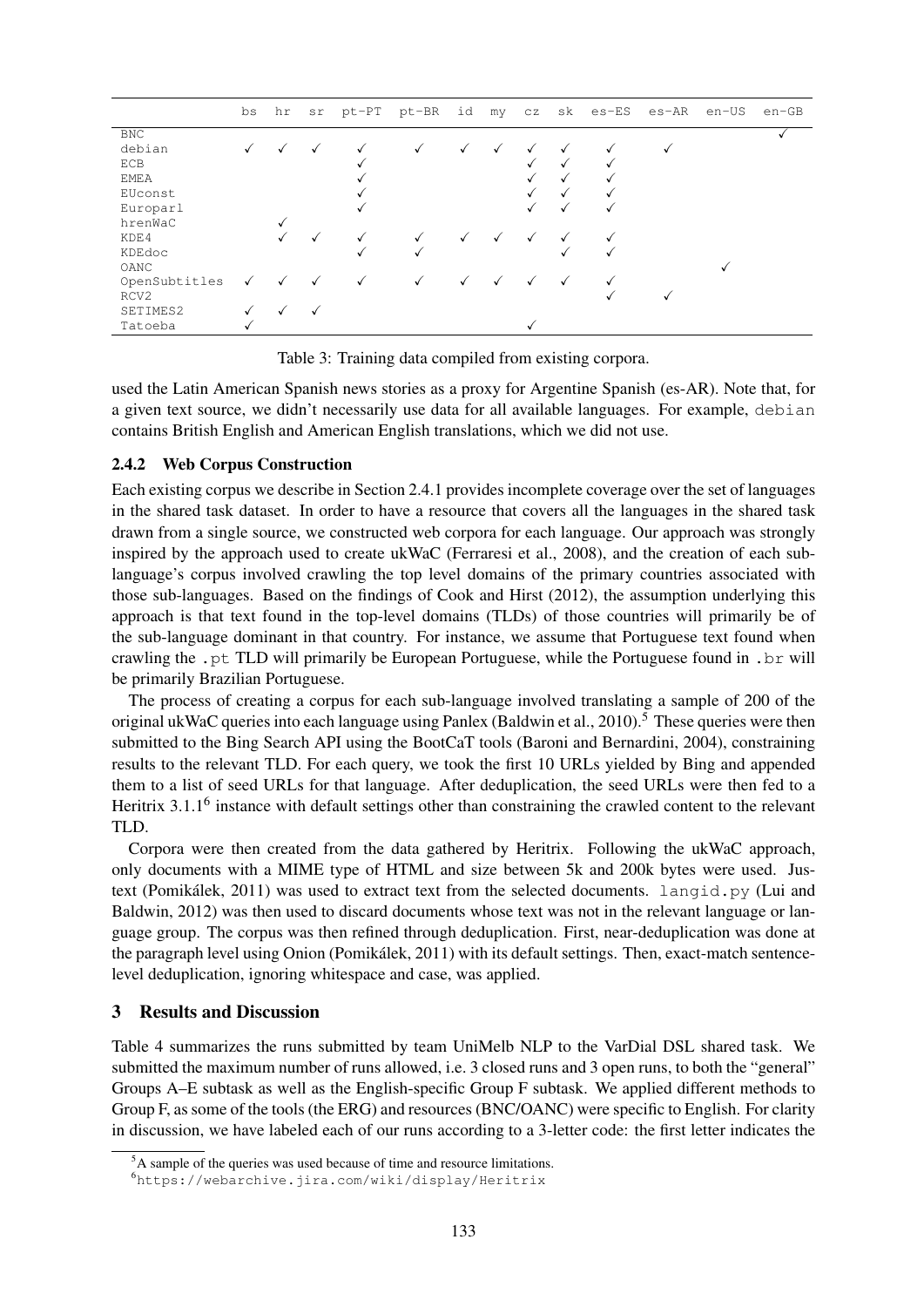| Run             | Description                                   | Macro-avg F-Score |       |  |  |  |  |
|-----------------|-----------------------------------------------|-------------------|-------|--|--|--|--|
|                 |                                               | dev               | tst   |  |  |  |  |
|                 | Grp A-E closed                                |                   |       |  |  |  |  |
| AC1             | langid.py 13-way                              | 0.822             | 0.817 |  |  |  |  |
| AC2             | langid.py per-group                           | 0.923             | 0.918 |  |  |  |  |
| AC3             | <b>POS</b> features                           | 0.683             | 0.671 |  |  |  |  |
|                 | Grp F closed                                  |                   |       |  |  |  |  |
| FC1             | Lextype features                              | 0.559             | 0.415 |  |  |  |  |
| FC <sub>2</sub> | langid.py per-group                           | 0.548             | 0.403 |  |  |  |  |
| FC <sub>3</sub> | <b>POS</b> features                           | 0.545             | 0.435 |  |  |  |  |
|                 |                                               |                   |       |  |  |  |  |
| Grp A-E open    |                                               |                   |       |  |  |  |  |
| AO1             | Ext Corpora (word-level model)                | 0.705             | 0.703 |  |  |  |  |
| AO <sub>2</sub> | Web Corpora (word-level model)                | 0.771             | 0.767 |  |  |  |  |
| AO <sub>3</sub> | 5-way voting                                  | 0.881             | 0.878 |  |  |  |  |
|                 |                                               |                   |       |  |  |  |  |
|                 | Grp F open                                    |                   |       |  |  |  |  |
| FO1             | Lextype features using BNC/OANC training data | 0.491             | 0.572 |  |  |  |  |
| FO <sub>2</sub> | Web Corpora (word-level model)                | 0.490             | 0.581 |  |  |  |  |
| FO <sub>3</sub> | 5-way voting                                  | 0.574             | 0.442 |  |  |  |  |

Table 4: Summary of the official runs submitted by UniMelbNLP. "dev" indicates scores from our internal testing on the development partition of the dataset.

subtask (A for Groups A–E, F for Group F), the second indicates Closed ("C") or Open ("O"), and the final digit indicates the run number.

AC1 represents a benchmark result based on the LangID system (Lui and Baldwin, 2012). We used the training tools provided with langid.py to generate a new model using the training data provided by the shared task organizers, noting that as only data from a single source is used, we are not able to fully exploit the cross-domain feature selection (Lui and Baldwin, 2011) implemented by langid.py. The macro-averaged F-score across groups is substantially lower than that on standard LangID datasets (Lui and Baldwin, 2012).

AC2 and FC2 are a straightforward implementation of hierarchical LangID (Section 2.2), using mostly-default settings of langid.py. A 6-way group-level classifier is trained, and well as 6 different per-group classifiers. We increase the number of features selected per class (i.e. group or language) to 500 from the default of 300, to compensate for the smaller number of classes (langid.py off-theshelf supports 97 languages). In our internal testing on the provided development data, the group-level classifier achieved 100% accuracy in classifying sentences at the group level, essentially reducing the problem to within-group disambiguation. Despite being one of the simplest approaches, overall this was our best-performing submission for Groups A–E. It also represents a substantial improvement on AC1, further emphasizing the need to implement hierarchical LangID in order to attain high accuracy in discriminating similar languages.

AC3 and FC3 are based solely on POS-tag sequences generated by UMPOS, and implement a hierarchical LangID approach similar to AC2/FC2. Each sentence in the training data is mapped to a POS-tag sequence in the 12-tag universal tagset, using the per-group POS tagger for the language group. Each tag was represented using a single character, allowing us to make use of  $l$  angid.py to train 6 per-group classifiers based on *n*-grams of POS-tags. We used *n*-grams of order 1–6, and selected 5000 top-ranked sequences per-language. To classify test data, the same group-level classifier used in AC2 was used to map sentences to language groups, and then the per-group POS tagger was applied to derive the corresponding stream of POS tags for each sentence. The corresponding per-group classifier trained on POS tag sequences was then applied to produce the final label for the sentence. For Groups A–E, we find that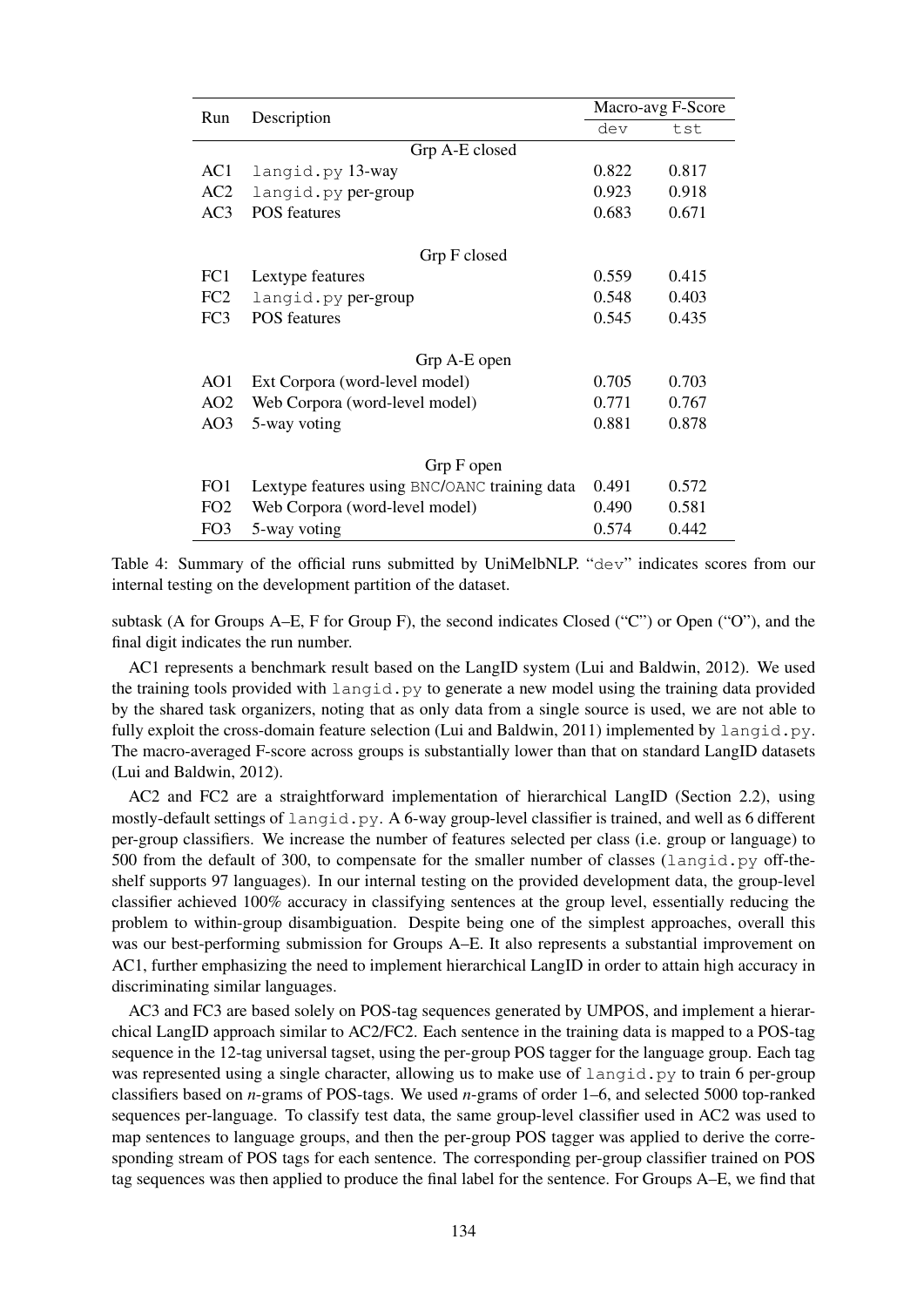|             | bs   | hr                                       | sr                          |                                                          | id                                                                                                       |                                                                                                                                 |                                                     | CZ                                               | sk                                                                                                                                           |
|-------------|------|------------------------------------------|-----------------------------|----------------------------------------------------------|----------------------------------------------------------------------------------------------------------|---------------------------------------------------------------------------------------------------------------------------------|-----------------------------------------------------|--------------------------------------------------|----------------------------------------------------------------------------------------------------------------------------------------------|
| T.          | 53.0 | 23.2                                     | 60.0                        |                                                          | 0.9                                                                                                      |                                                                                                                                 |                                                     | 1.0                                              | 1.2                                                                                                                                          |
| TV          | 32.4 | 13.2                                     | 43.3                        |                                                          | 0.1                                                                                                      | 0.1                                                                                                                             |                                                     | 2.0                                              | 2.2                                                                                                                                          |
| ΝT          | 31.5 | 13.9                                     | 43.2                        | $N.1$ .                                                  | 12.1                                                                                                     | 3.1                                                                                                                             |                                                     | 4.0                                              | 4.4                                                                                                                                          |
| <b>TVN</b>  | 24.8 | 9.8                                      | 34.3                        | N.N                                                      |                                                                                                          |                                                                                                                                 |                                                     | $0.5^{\circ}$                                    | 0.7                                                                                                                                          |
| VT          | 19.4 | 6.1                                      | 27.1                        |                                                          | 1.8                                                                                                      | 1.1                                                                                                                             | $\cdot$ C                                           | 39.0                                             | 33.5                                                                                                                                         |
| TN          | 29.1 | 10.9                                     | 29.6                        | DH                                                       | 1.7                                                                                                      |                                                                                                                                 | $\ldots$                                            | 0.7                                              | 1.0                                                                                                                                          |
| NTV         | 18.6 | 8.4                                      | 29.4                        | N.DN                                                     | 3.2                                                                                                      | 2.0                                                                                                                             | $\cdot$ P                                           | 51.2                                             | 41.8                                                                                                                                         |
| <b>TVNN</b> | 16.8 | 6.9                                      | 23.7                        | VH                                                       |                                                                                                          |                                                                                                                                 | 1.                                                  | 14.0                                             | 13.9                                                                                                                                         |
| NVT         | 11.2 | 2.9                                      | 15.5                        | PNV1                                                     |                                                                                                          |                                                                                                                                 |                                                     | 1.2                                              | 1.6                                                                                                                                          |
| VTV         | 11.0 | 3.2                                      | 17.0                        |                                                          |                                                                                                          | 3.8                                                                                                                             | $\cdot$ R                                           |                                                  | 30.0                                                                                                                                         |
|             |      |                                          |                             |                                                          |                                                                                                          |                                                                                                                                 |                                                     |                                                  | $en$ –US                                                                                                                                     |
|             |      |                                          | $\sim$ $\sim$               |                                                          |                                                                                                          |                                                                                                                                 | NNN                                                 |                                                  | 43.2                                                                                                                                         |
|             |      |                                          | N.,                         |                                                          |                                                                                                          |                                                                                                                                 | HV                                                  |                                                  | 46.4                                                                                                                                         |
|             |      |                                          | $\cdot$ P                   |                                                          |                                                                                                          |                                                                                                                                 | NN 1999 N                                           |                                                  | 83.0                                                                                                                                         |
|             |      |                                          |                             |                                                          |                                                                                                          | 16.8                                                                                                                            | H                                                   |                                                  | 65.9                                                                                                                                         |
|             |      | 3.2                                      |                             |                                                          |                                                                                                          | 12.6                                                                                                                            | R                                                   |                                                  | 65.5                                                                                                                                         |
|             |      |                                          |                             |                                                          |                                                                                                          | $0.0\,$                                                                                                                         | RR                                                  |                                                  | 9.4                                                                                                                                          |
|             |      | 18.6                                     |                             |                                                          |                                                                                                          | 12.6                                                                                                                            | <b>NNNN</b>                                         |                                                  | 18.5                                                                                                                                         |
|             |      | 4.0                                      |                             |                                                          |                                                                                                          | 5.2                                                                                                                             | $\mathcal{C}$                                       |                                                  | 18.8                                                                                                                                         |
|             |      |                                          |                             |                                                          |                                                                                                          |                                                                                                                                 | $\sim$ $\sim$ $\sim$                                |                                                  | 0.3                                                                                                                                          |
|             |      | 0.5                                      |                             |                                                          |                                                                                                          | 36.3                                                                                                                            | N.C                                                 |                                                  | 13.6                                                                                                                                         |
|             |      | 0.4<br>6.2<br>99.2<br>28.3<br>6.7<br>0.8 | 22.2<br>29.9<br>0.4<br>58.6 | pt-BR pt-PT<br>$3.4$ 2.8<br>15.3<br>22.9<br>99.5<br>47.8 | P.<br>D.<br>$\cdot$ . $\circ$<br>$J \cdot \cdot$<br>$\mathbf{.} \mathbf{V} \mathbf{V}$<br>$DN$<br>$.$ PD | VHN<br>DHN<br>63.3<br>.DNV<br>$\cdot$ 1.<br>es-AR<br>22.6<br>16.4<br>52.2<br>6.6<br>4.4<br>$0.0\,$<br>5.0<br>0.9<br>4.2<br>24.5 | 11.3<br>0.5<br>13.2<br>43.3<br>31.7<br>68.3<br>11.0 | my<br>1.3<br>48.0<br>2.1<br>14.9<br>0.4<br>es-ES | .1.1<br>1.1.<br>1.1<br>$\ldots$<br>$1 \ldots$<br>44.0<br>en-GB<br>48.2<br>41.5<br>86.3<br>61.8<br>61.5<br>7.2<br>21.7<br>15.8<br>0.8<br>11.3 |

Table 5: Top 10 POS features per-group by Information Gain, along with percentage of sentences in each language in which the feature appears. The notation used is as follows:  $\cdot$  = punctuation,  $J = \text{adjective}$ ,  $P =$  pronoun, R = adverb, C = conjunction, D = determiner/article, N = noun, 1 = numeral, H = pronoun,  $T =$  particle,  $V =$  verb, and  $X =$  others

the POS-tag sequence features are not as effective as the character *n*-grams used in AC2. Nonetheless, the results attained are above baseline, indicating that there are systematic differences between languages in each group that can be captured by an unsupervised approach to POS-tagging using a coarse-grained tagset. This extends the similar observation made by Lui and Cook (2013) on varieties of English, showing that the same is true for the other language groups in this shared task. Also of interest is the higher accuracy attained by the POS-tag features on Groups A–E (i.e. AC3) than on English (Group F, FC3). The top-10 sequences per-group are presented in Table 5, where it can be seen that the sequences are often slightly more common in one language in the group than the other language(s). One limitation of the Information Gain based feature selection used in langid.py is that each feature is scored independently, and each language receives a binarized score. This can be seen in the features selected for Group A, where all the top-10 features selected involve particles (labelled T). Overall, this indicates that Croatian (hr) appears to use particles much less frequently than Serbian (sr) or Bosnian (bs), which is an intriguing finding. However, most of the top-10 features are redundant in that they all convey very similar information.

Similar to FC3, a hierarchical LangID approach is used in FC1, in conjunction with per-group classifiers based on a sequence of tags derived from the original sentence. The difference between the taggers used for FC3 and FC1 is that the FC3 tagger utilizes the 12-tag universal tagset, whereas the FC1 tagger uses the English-specific lexical types from the ERG (Section 2.3.2), a set of approximately 1000 tags. There is hence a trade-off to be made between the degree of distinction between tags, and the relative sparsity of the data — having a larger tagset means that any given sequence of tags is proportionally less likely to occur. On the basis of the results of FC1 and FC3 on the dev data, the lexical type features marginally outperform the coarse-grained universal tagset. However, this result is made harder to interpret by the mismatch between the dev and tst partitions of the shared task dataset. We will discuss this issue in more detail below, in the context of examining the results on Group F for the open category.

In the open category, we focused primarily on the effect of using different sources of training data. AO1 and AO2 both implement a hierarchical LangID approach, again using the group-level classifier from AC2. For the per-group classifiers, runs AO1 and AO2 use a naive Bayes model on a word-level representation, with feature selection by Information Gain. The difference between the two is that A01 uses samples from existing text corpora (Section 2.4.1), whereas A02 uses web corpora that we prepared specifically for this shared task (Section 2.4.2). In terms of accuracy, both types of corpora perform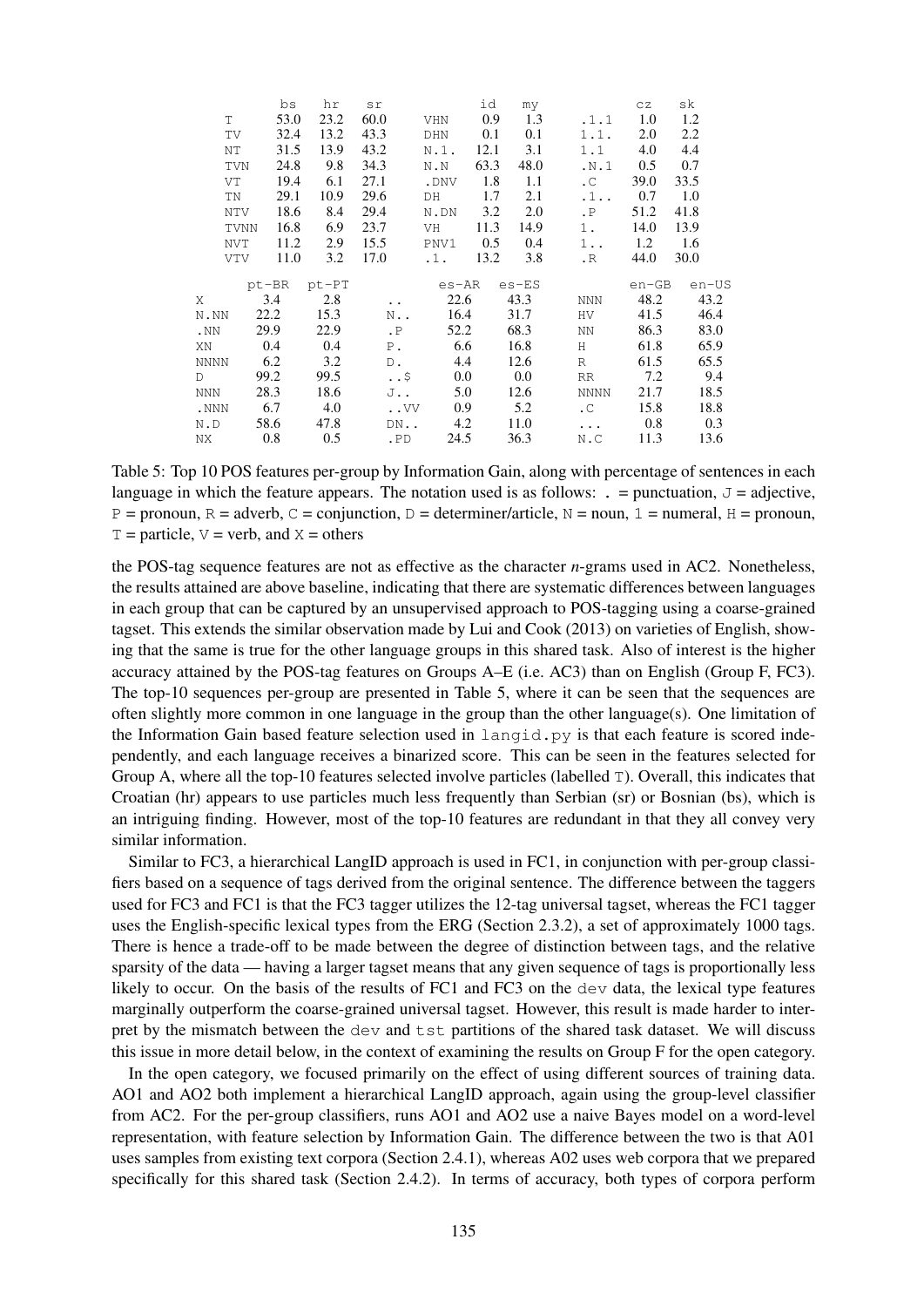substantially better than baseline, indicating that at the word level, there are differences between the language varieties that are consistent across the different corpus types. This result is complementary to Cook and Hirst (2012), who found that web corpora from specific top-level domains were representative of national varieties of English. AO2 (web corpora) outperforms AO1 (existing corpora), further highlighting the relevance of web corpora as a source of training data for discriminating similar languages. However, our models trained on external data were not able to outperform the models trained on the official training data for Groups A–E. A03 consists of a 5-way majority vote between results AC1, AC2, AC3, AO1 and AO2. Including the predictions from the closed submissions substantially improves the result with respect to AO1/AO2, but overall our best result for Groups A–E was obtained by run AC2.

For Group F, FO1 utilizes ERG lexical type features in the same manner as FC1, the difference being that FC1 uses the shared task  $t$  rn partition, whereas FO1 uses sentences sampled from existing corpora, specifically BNC for en-GB and OANC for en-US. FO2 implements the same concept as AO2, namely a word-level naive Bayes model trained using web corpora. For the Group F (i.e. English) subtask, this was our best-performing submission overall. FO3 is a 5-way vote between FC1, FC2, FC3, FO1 and FO2, similar to AO3. Notably, our Group F submissions based on the supplied training data all performed substantially better on the dev partition of the shared task dataset than on the  $t$  st partition. The inverse is true for our submissions based on external corpora, where all our entries performed substantially better on the tst partition than on the dev partition. Furthermore, the differences are fairly large, particularly since Group F is a binary classification task with a 50% baseline. This implies that, at least under our models, the en-GB portion of the  $\pm$  rn partition is a better model of the en-US portion of the  $\pm$  st partition than the en-GB portion thereof. This is likely due to the manual intervention that was only carried out on the test portion of the dataset (Zampieri et al., 2014).

Our Group F results appear to be inferior to previous work on discriminating English varieties (Lui and Cook, 2013). However, there are a number of differences that make it difficult to compare the results: Lui and Cook (2013) studied differences between Australian, British and Canadian English, whereas the shared task focused on differences between British and American English. Lui and Cook (2013) also draw on training data from a variety of domains (national corpora, web corpora and Twitter messages), whereas the shared task used a dataset collected from newspaper texts (Tan et al., 2014). Consistent with Cook and Hirst (2012) and Lui and Cook (2013), we found that web corpora appear to be representative of national varieties, and consistent with Lui and Cook (2013) we found that de-lexicalized representations of text are able to provide better than baseline discrimination between national varieties. Overall, these results highlight the need for further research into discriminating between varieties of English.

### 4 Conclusion

Discriminating between similar languages is an interesting sub-problem in language identification, and the DSL shared task at VarDial has given us an opportunity to examine possible solutions in greater detail. Our most successful methods implement straightforward hierarchical LangID, firstly identifying the language group that a sentence belongs to, before identifying the specific language. We examined a number of text representations for the per-group language identifiers, including a standard representation for language identification based on language-indicative byte sequences, as well as with de-lexicalized text representations. We found that the performance of de-lexicalized representations was above baseline, however we were not able to fully investigate approaches to integrating predictions from lexicalized and de-lexicalized text representations due to time constraints. We also found that when using external corpora, web corpora constructed by scraping per-country top-level domains performed as well as (if not better than) data collected from existing text corpora, supporting the hypothesis that web corpora are representative of national varieties of respective languages. Overall, our best result was obtained by applying two-level hierarchical LangID, firstly identifying the language group that a sentence belongs to, and then disambiguating within each group. Our best result was achieved by applying an existing LangID method (Lui and Baldwin, 2012) to both the group-level and the per-group classification tasks.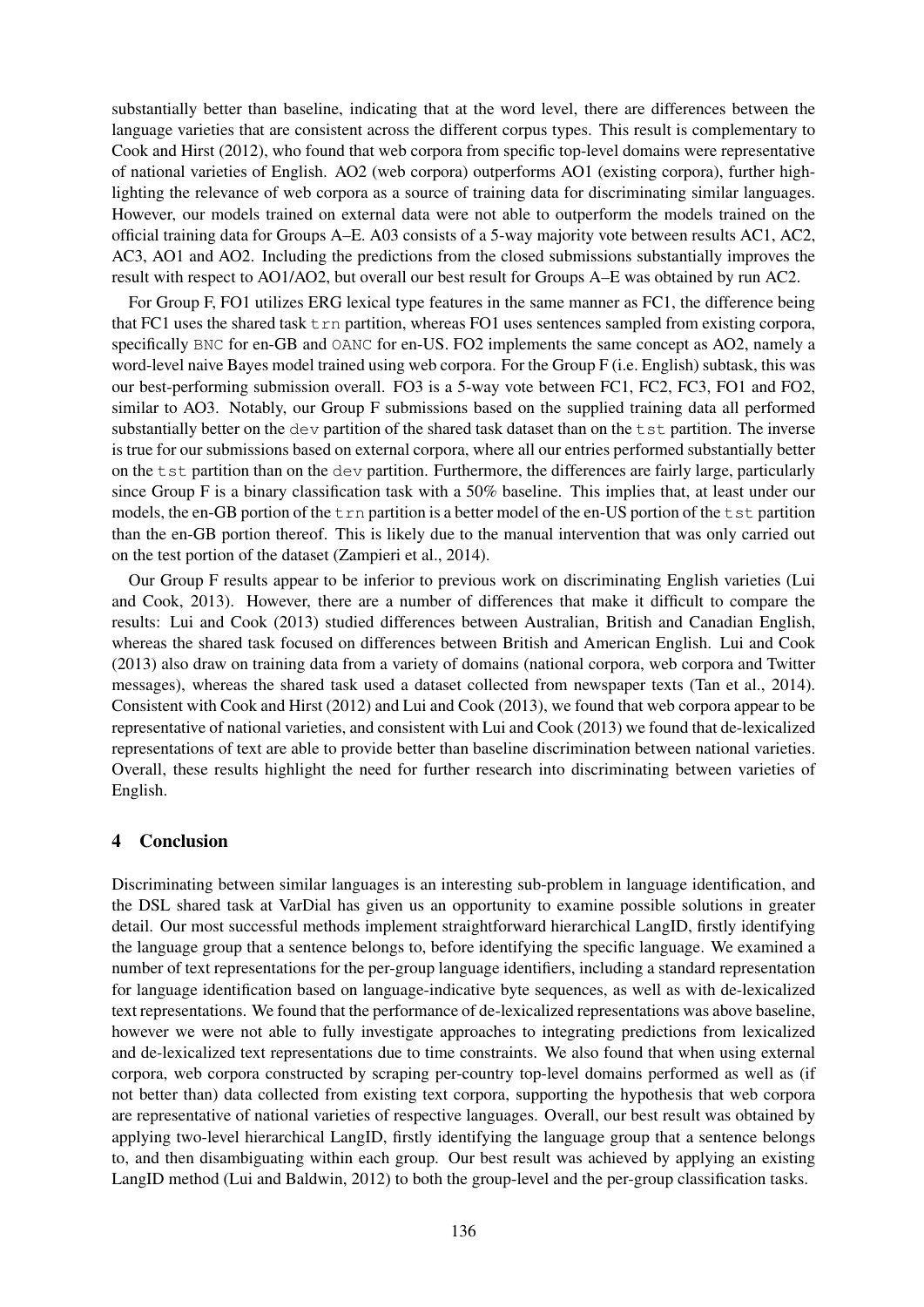#### Acknowledgments

The authors wish to thank Li Wang, Rebecca Dridan and Bahar Salehi for their kind assistance with this research. NICTA is funded by the Australian Government as represented by the Department of Broadband, Communications and the Digital Economy and the Australian Research Council through the ICT Centre of Excellence program.

#### References

- Timothy Baldwin and Marco Lui. 2010. Language identification: The long and the short of the matter. In *Proceedings of Human Language Technologies: The 11th Annual Conference of the North American Chapter of the Association for Computational Linguistics (NAACL HLT 2010)*, pages 229–237, Los Angeles, USA.
- Timothy Baldwin, Jonathan Pool, and Susan M Colowick. 2010. Panlex and lextract: Translating all words of all languages of the world. In *Proceedings of the 23rd International Conference on Computational Linguistics: Demonstrations*, pages 37–40, Beijing, China.
- Marco Baroni and Silvia Bernardini. 2004. BootCaT: Bootstrapping corpora and terms from the Web. In *Proceedings of the Fourth International Conference on Language Resources and Evaluation (LREC 2004)*.
- Lou Burnard. 2000. *User Reference Guide for the British National Corpus*. Technical report, Oxford University Computing Services.
- William B. Cavnar and John M. Trenkle. 1994. N-gram-based text categorization. In *Proceedings of the Third Symposium on Document Analysis and Information Retrieval*, pages 161–175, Las Vegas, USA.
- Paul Cook and Graeme Hirst. 2012. Do Web corpora from top-level domains represent national varieties of English? In *Proceedings of the 11th International Conference on Textual Data Statistical Analysis*, pages 281–293, Liege, Belgium. `
- Sascha Diwersy, Stefan Evert, and Stella Neumann. 2014. A weakly supervised multivariate approach to the study of language variation. In Benedikt Szmrecsanyi and Bernhard Wälchli, editors, Aggregating Dialectology, *Typology, and Register Analysis. Linguistic Variation in Text and Speech*. De Gruyter, Berlin.
- Rebecca Dridan. 2013. Ubertagging. Joint segmentation and supertagging for English. In *Proceedings of the 2013 Conference on Empirical Methods in Natural Language Processing*, pages 1201–1212, Seattle, USA.
- Ted Dunning. 1994. Statistical identification of language. Technical Report MCCS 940-273, Computing Research Laboratory, New Mexico State University.
- Long Duong, Paul Cook, Steven Bird, and Pavel Pecina. 2013. Simpler unsupervised POS tagging with bilingual projections. In *Proceedings of the 51st Annual Meeting of the Association for Computational Linguistics (Volume 2: Short Papers)*, pages 634–639.
- Adriano Ferraresi, Eros Zanchetta, Marco Baroni, and Silvia Bernardini. 2008. Introducing and evaluating ukWaC, a very large web-derived corpus of English. In *Proceedings of the 4th Web as Corpus Workshop: Can we beat Google*, pages 47–54, Marrakech, Morocco.
- Dan Flickinger. 2002. On building a more efficient grammar by exploiting types. In Stephan Oepen, Dan Flickinger, Jun'ichi Tsujii, and Hans Uszkoreit, editors, *Collaborative Language Engineering*. CSLI Publications, Stanford, USA.
- Gregory Grefenstette. 1995. Comparing two language identification schemes. In *Proceedings of Analisi Statistica dei Dati Testuali (JADT)*, pages 263–268, Rome, Italy.
- Nancy Ide and Catherine Macleod. 2001. The American National Corpus: A standardized resource of American English. In *Proceedings of Corpus Linguistics 2001*, pages 274–280, Lancaster, UK.
- Adam Kilgarriff. 2001. Comparing corpora. *International Journal of Corpus Linguistics*, 6(1):97–133.
- Philipp Koehn. 2005. Europarl: A parallel corpus for statistical machine translation. In *Proceedings of the Tenth Machine Translation Summit (MT Summit X)*, pages 79–86, Phuket, Thailand.
- Nikola Ljubešić, Nives Mikelić, and Damir Boras. 2007. Language identification : how to distinguish similar languages ? In *29th International Conference on Information Technology Interfaces*, pages 541–546.
- Marco Lui and Timothy Baldwin. 2011. Cross-domain feature selection for language identification. In *Proceedings of the 5th International Joint Conference on Natural Language Processing (IJCNLP 2011)*, pages 553–561, Chiang Mai, Thailand.